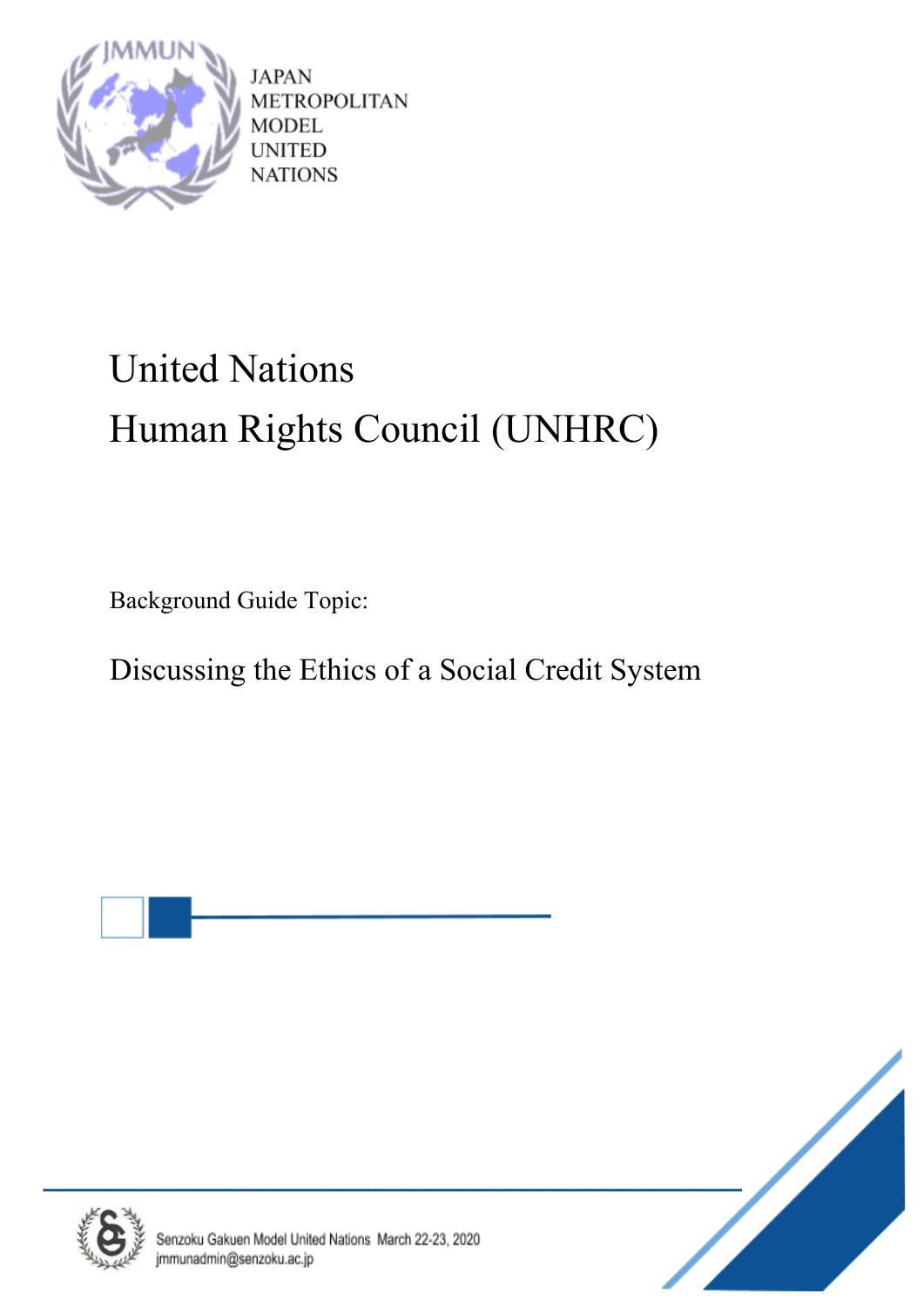### **Director's Note**

Dear Delegates,

Thank you for participating in the Japan Metropolitan Model United Nation conference 2020. My name is Kano Katayama, and I will be the director for Intermediate committee 2. All of us chairs in this committee is very excited to have this conference, and we hope to have a memorable time.

As a little introduction of myself, I would like to share some of my past Model UN experiences. I started participating in MUN in my first year of junior high school. My first ever simulation was at Senzoku, and I still remember being very nervous to speak up in front of many senpais. At the time I participated in simulations without preparing enough research on my country, and every time, I regretted it. Researching and really knowing your country's stance can become your first step to confidence and actually participating in a conference. Recently, I participated in a conference at New York, and learned from other participants' speeches and leadership skills coming from many different countries. This conference made me become even more intrigued in MUN. There are many skills you can learn from conferences and other participants, and I hope this conference will also be a great conference for delegates too.

Moving on to our committee, United Nations Human Rights Council (UNHRC), we will be discussing the ethics of social credit system. Because the social credit system is currently running only in China, please note that we will focus on China's social credit system at times. Furthermore, some subtopics we will also be discussing are ethics, human rights, adaptation of social credit system in other countries, and privacy protection. Us chairs look forward to an active discussion in these areas.

As I have mentioned, making a speech at Model UN can be frightening, However, with enough preparation, MUN will become a fun event for all delegates. This committee is an intermediate committee, so we may experience difficulties during discussions, and this is all right. We are here to make mistakes, and I hope you will learn many skills from this conference.

I hope you have a wonderful time in this conference! We are looking forward to meeting delegates at JMMUN!

Sincerely,

fam

Kano Katayama, Director United Nations Human Rights Council Senzoku Gakuen Model United Nations Club Japan Metropolitan Model United Nations 2019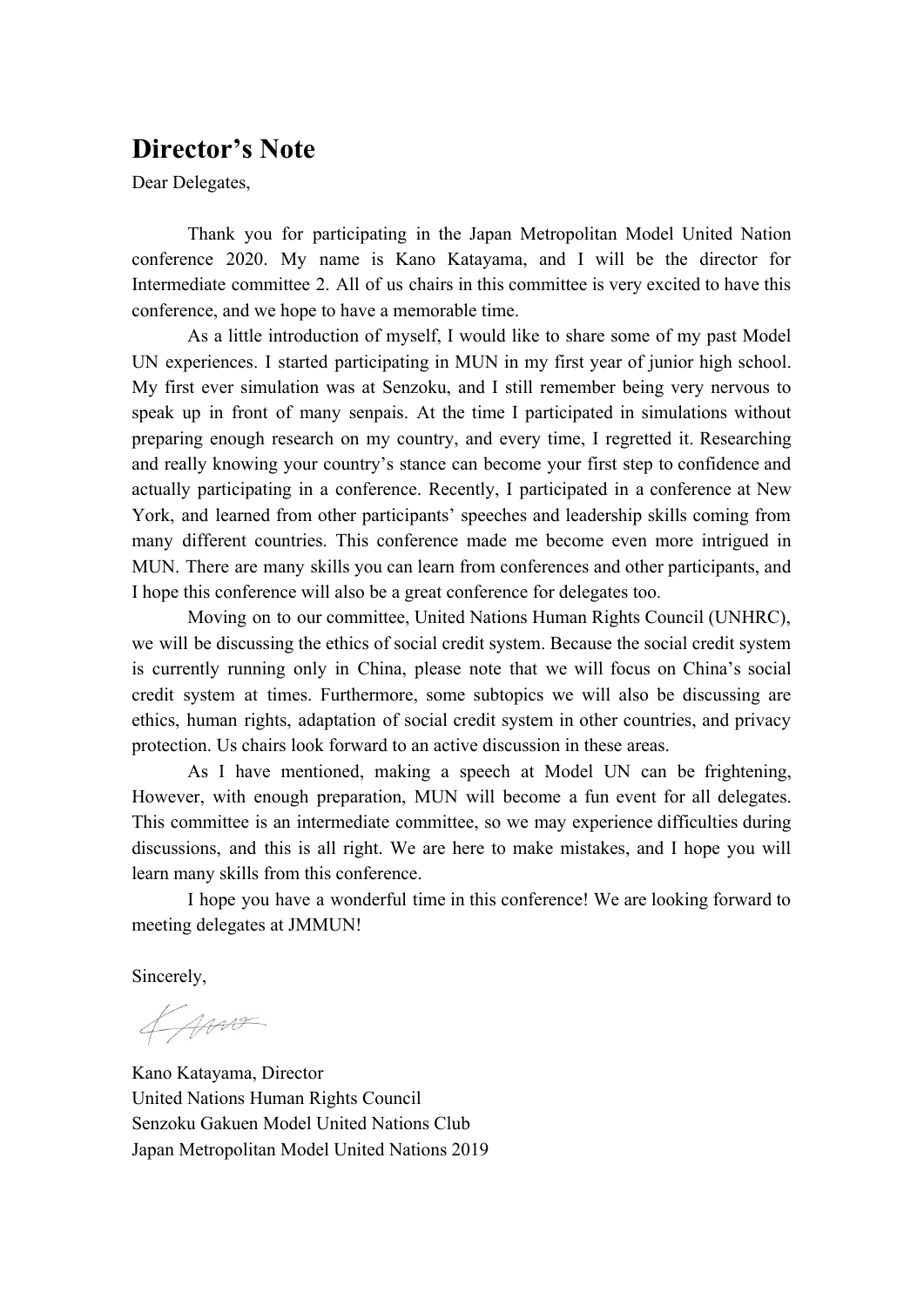# **History of the Committee**

United Nations Human Rights Council (UNHRC) is an inter-governmental body within the United Nations system responsible for strengthening the promotion and protection of human rights around the globe and for addressing situations of human rights violations and make recommendations on them. The Council is made up of 47 United Nations member states, replacing the former United Nations Commission on Human Rights.

The Council was created by the United Nations General Assembly on March 15, 2006. Ever since the creation, UNHRC has been taking actions to provide a forum for identifying, highlighting, and developing responses to today's human rights challenges and act as the principal focal point of human rights research, education, public information, and advocacy activities in the United Nations system.<sup>1</sup>

# **Statement of the problem**

#### **Ethics**

One of the key reasons on why China decided to carry on the Social Credit System is to make citizens act ethically. As a developing country that has recently gained a very high and stabilized economy, there is a large difference between the development of economy and social security in terms of people's safety. For a solution to alert and warn citizens with unsatisfiable morals and behaviors, the government of China has been developing the Social Credit System for about five years now. Governments and political leaders clearly see this system as a way to make the country ethical, thus leading to a safer country as a whole. Despite this, Social Credit System still has many issues to combat for it to become successful and be able to achieve what the country wants. First of all, there are not enough transparency on how this system is runned for the citizens to decide the reliability of this system. China is planning and is creating an algorithm which contains many factors to score each individual. However, this will mean that individuals will be judged from only one perspective. With a lack of transparency, there is a small percentage of presentiment that some

<sup>1</sup> United Nations Human Rights Council. "Welcome to the Human Rights Council." *Ohrhr.org*, Ohrhr.org, [https://www.ohchr.org/en/hrbodies/hrc/](https://www.ohchr.org/en/hrbodies/hrc/pages/aboutcouncil.aspx) [pages/aboutcouncil.aspx](https://www.ohchr.org/en/hrbodies/hrc/pages/aboutcouncil.aspx)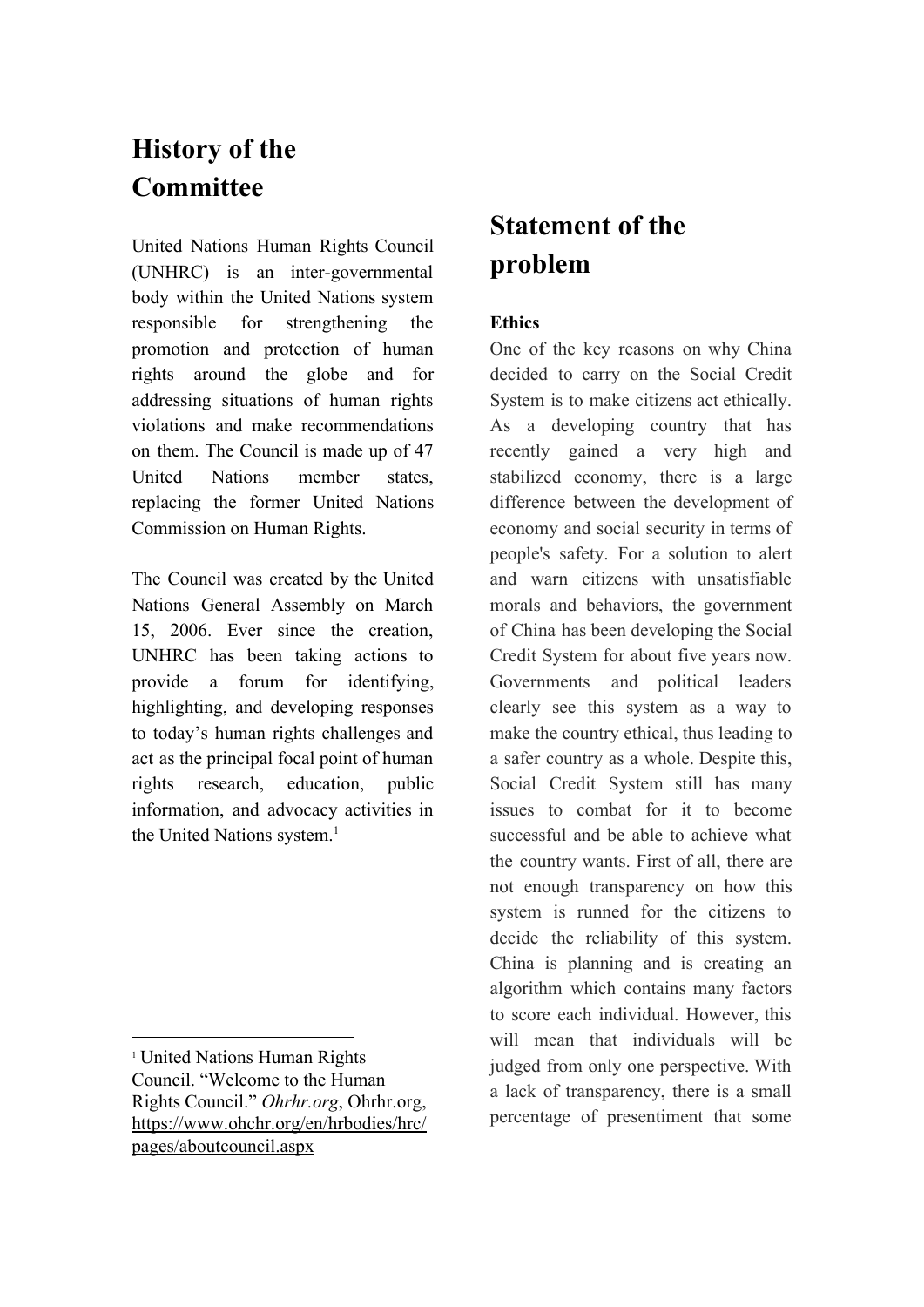might fiddle with the algorithm and control the scores.

#### **Privacy Protection**

The Chinese government is planning to put the names of people who have low scores on a blacklist which will be released to the citizens. Although government officials are announcing that this will be done to be responsible for one's actions, this aspect of Social Credit System will take time to be accepted by the government. Furthermore, regulations regarding the Social Credit System has not been established enough to determine the lines of what can and cannot do. Lack of privacy protection might lead to other technology related crimes as well.

#### **Freedom of Expression**

With the Chinese Communist Party in control of the Chinese government, the government stands in a position that limiting "freedom of expression enables the government to better monitor potentially problematic social issues"<sup>2</sup> (Congressional-Executive Commission of China) and has gained criticisms regarding this in recent years. Making Social Credit System mandatory will limit freedom of expressions even more.

Right now, many private companies are practicing the use of Social Credit System. With this, a Chinese journalist called Liu Hu was listed in the black-list for transmitting information which goes against the policies of Chinese authorities. Increasing the spreading of Social Credit System will make cases such as this appear more often in the world.

### **Current Situation**

Social Credit System is a Chinese government based reputation system that assesses the citizens' trustability. By 2020, it is intended to standardize this system to all residents in China mainland.

If a citizen has a moderately low score, s/he will be subject to restrictions on such as but not limited to transportation, internet services, education and employment.

# **Regional Situations**

#### **Africa**

One of the positive impact of the Social Credit System is that this will create a new source for money lenders to rely when lending a some sort of valuable product. With many of the countries in Africa either still developing or recently became developed, many countries have opened eyes to take in this system in their own countries. Many governments and private companies are considering to implement a similar sort of system.

<sup>2</sup> "Freedom of Expression in China: A Privilege, Not a Right." *Freedom of Expression in China: A Privilege, Not a Right | Congressional-Executive Commission on China*, 0AD, www.cecc.gov/freedom-of-expression-i n-china-a-privilege-not-a-right.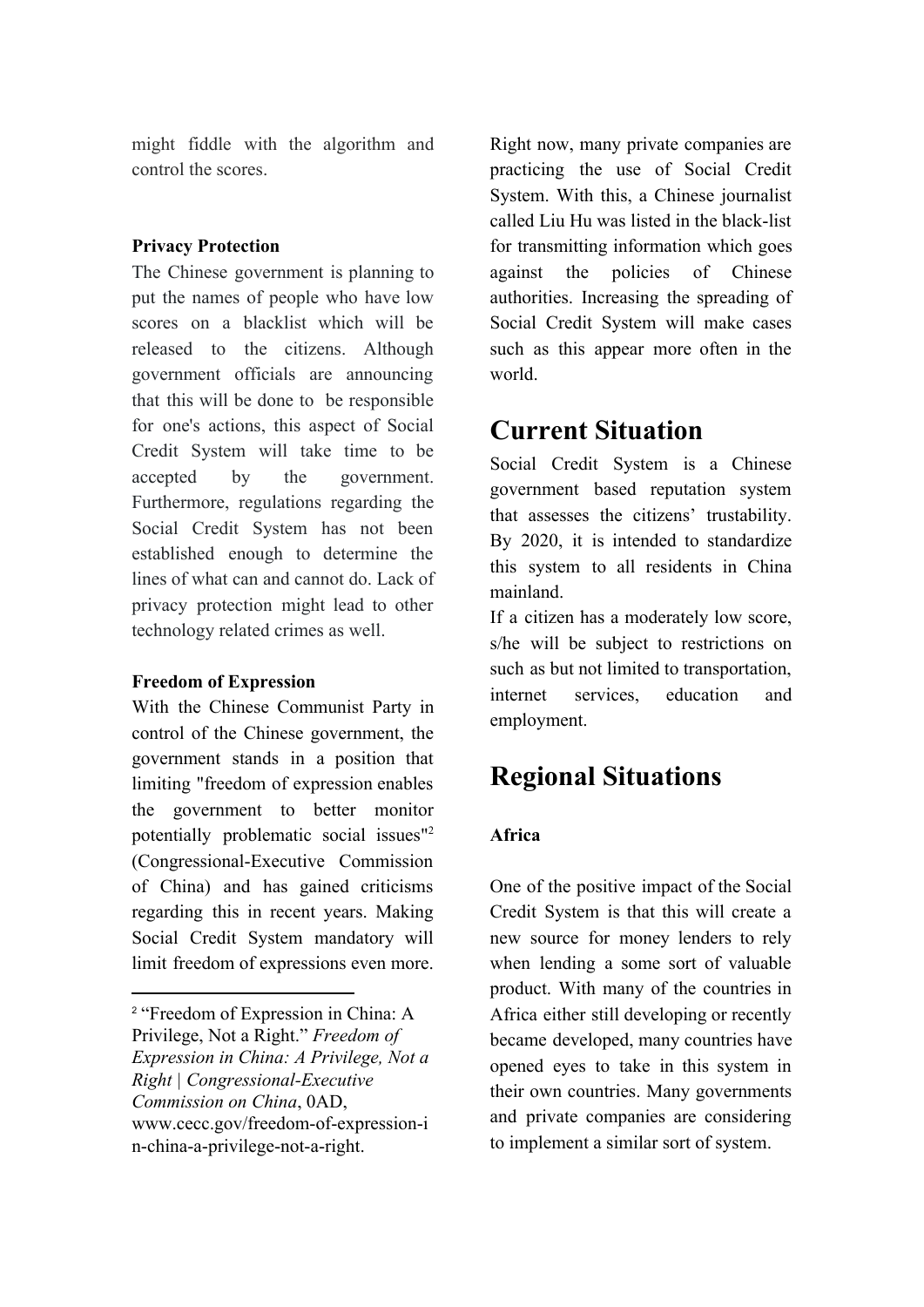#### **North America**

#### The United States of America

There is a possibility of the social credit system being implemented in the United States. China started their social credit system using database from companies such as Bach, Alibaba and Tencent. In the U.S, GAFA (Google Apple Facebook Amazon) are major IT companies. These companies gather personal information from users all over the U.S., and this information could be used by the government. In 2018, Facebook started a program "that assigns every user a reputation score, which predicts their trustworthiness"  $(kazusa research)<sup>3</sup>$ . These similarities between China and the U.S. show future implementations of the social credit system in the U.S.

#### Canada

Canada's Risk-drive Tracking device (RTD) "provides a standardized means of gathering de-identified information on situations of elevated risk for communities implementing multi-sectoral risk intervention models, such as Situation Tables."(Ministry of Community and Correctional Services)<sup>4</sup>. RTD's methods are similar to the social credit system in China, concerning the problem of privacy. RTD Officials claim that data collected through this system is "de-identified" (Breitbart)<sup>5</sup>, removing personal details such as name and date of birth. However, there is no certain proof that all information is kept anonymous, therefore there is a possibility of RTD becoming similar to the social credit system in China.

#### **South America**

#### Ecuador

Police in Ecuador control security cameras and scan the streets for drug dealers and murders. Ecuador uses monitors made with technology from China, a country with the current ongoing social credit system. According to The New York Times, "Ecuador's system, which was installed in 2011, is a basic version of a program of computerized controls that Beijing has

<sup>3</sup> "China's Social Credit System - It's Coming to the US." Katusa Research, 24

Apr.2019,[katusaresearch.com/chinas-so](https://katusaresearch.com/chinas-social-credit-system-coming-to-united-states/) [cial-credit-system-coming-to-united-stat](https://katusaresearch.com/chinas-social-credit-system-coming-to-united-states/) [es](https://katusaresearch.com/chinas-social-credit-system-coming-to-united-states/)/.

<sup>4</sup>

<sup>5</sup> Hayward, John. "Canada's 'Risk

Tracking Database' Similar to China's Social Credit System." *Breitbart*, 1 Mar. 2019,

[www.breitbart.com/national-security/20](http://www.breitbart.com/national-security/2019/02/28/canada-creates-risk-tracking-database-disturbing-parallels-chinas-social-credit-system/#.) [19/02/28/canada-creates-risk-tracking-d](http://www.breitbart.com/national-security/2019/02/28/canada-creates-risk-tracking-database-disturbing-parallels-chinas-social-credit-system/#.) [atabase-disturbing-parallels-chinas-soci](http://www.breitbart.com/national-security/2019/02/28/canada-creates-risk-tracking-database-disturbing-parallels-chinas-social-credit-system/#.) [al-credit-system/#.](http://www.breitbart.com/national-security/2019/02/28/canada-creates-risk-tracking-database-disturbing-parallels-chinas-social-credit-system/#.)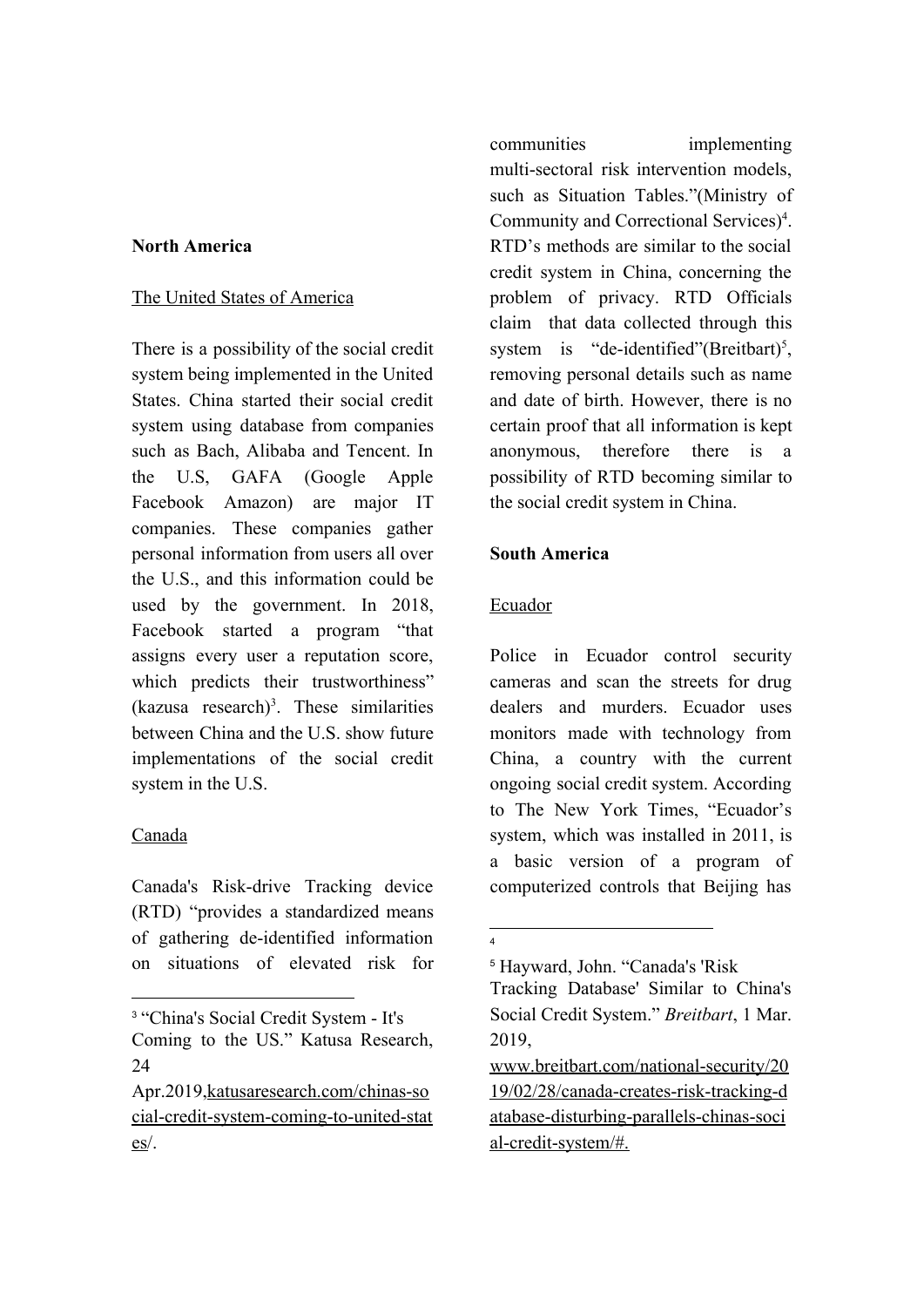spent billions to build out over a decade of technological progress"(The New York Times) $<sup>6</sup>$ . Critics warn that these</sup> systems could lead to loss of individual's privacy. Furthermore, there is a possibility that technology used in these systems are used for darker purposes for example, by the government.

#### **Asia**

#### China

By 2020, China plans to implement Social Credit System to rank all its citizens based on "social credit," ie. trustability. People can be rewarded or punished according to their scores, which is heavily influenced by individuals' behaviours and actions, specifically adherence to law and compliance with the government's ideological framework. At the moment, this system has not been forced upon every citizen, however, several cities and companies are attempting to gradually increase its importance on reliability and credibility in China. Although experimentally, a website

listing names of "bad citizens" already exists.

According to a survey done by the Washington Post, approximately 80% of the Chinese respondents approve Social Credit system. The news engine has also discovered the fact that wealthier individuals are more prone to finding the system effective than poor people. Furthermore, is should also be considered that social trust among the Chinese society is extremely low.<sup>7</sup>

#### Japan

One June 27th, LINE introduced one of its most ambitious in-app services: LINE Score. LINE Score is "an AI-driven social credit rating system that will provide deals and various offers to users based on their score. A separate loan service called Line Pocket Money will determine rates and credit limits based on a user's Line Score,"<sup>8</sup> states *the Verge*. However, this newly implemented system greatly differs from that of China, for firstly LINE will not share the scores with third-party organizations and secondly, at least currently, LINE does not plan to integrate LINE Score with non-LINE services.

#### **Europe**

<sup>6</sup> Mozur, Paul, et al. "Made in China,

Exported to the World: The Surveillance State." *The New York Times*, The New York Times, 24 Apr. 2019,

[www.nytimes.com/2019/04/24/technolo](http://www.nytimes.com/2019/04/24/technology/ecuador-surveillance-cameras-police-government.html.) [gy/ecuador-surveillance-cameras-police](http://www.nytimes.com/2019/04/24/technology/ecuador-surveillance-cameras-police-government.html.) [-government.html.](http://www.nytimes.com/2019/04/24/technology/ecuador-surveillance-cameras-police-government.html.)

<sup>7</sup> "China's Social Credit System - It's Coming to the US." Katusa Research, 24 Apr. 2019

<sup>8</sup> Byford, Sam. "Line announces social credit scores, a Google Duplex competitor, and much more"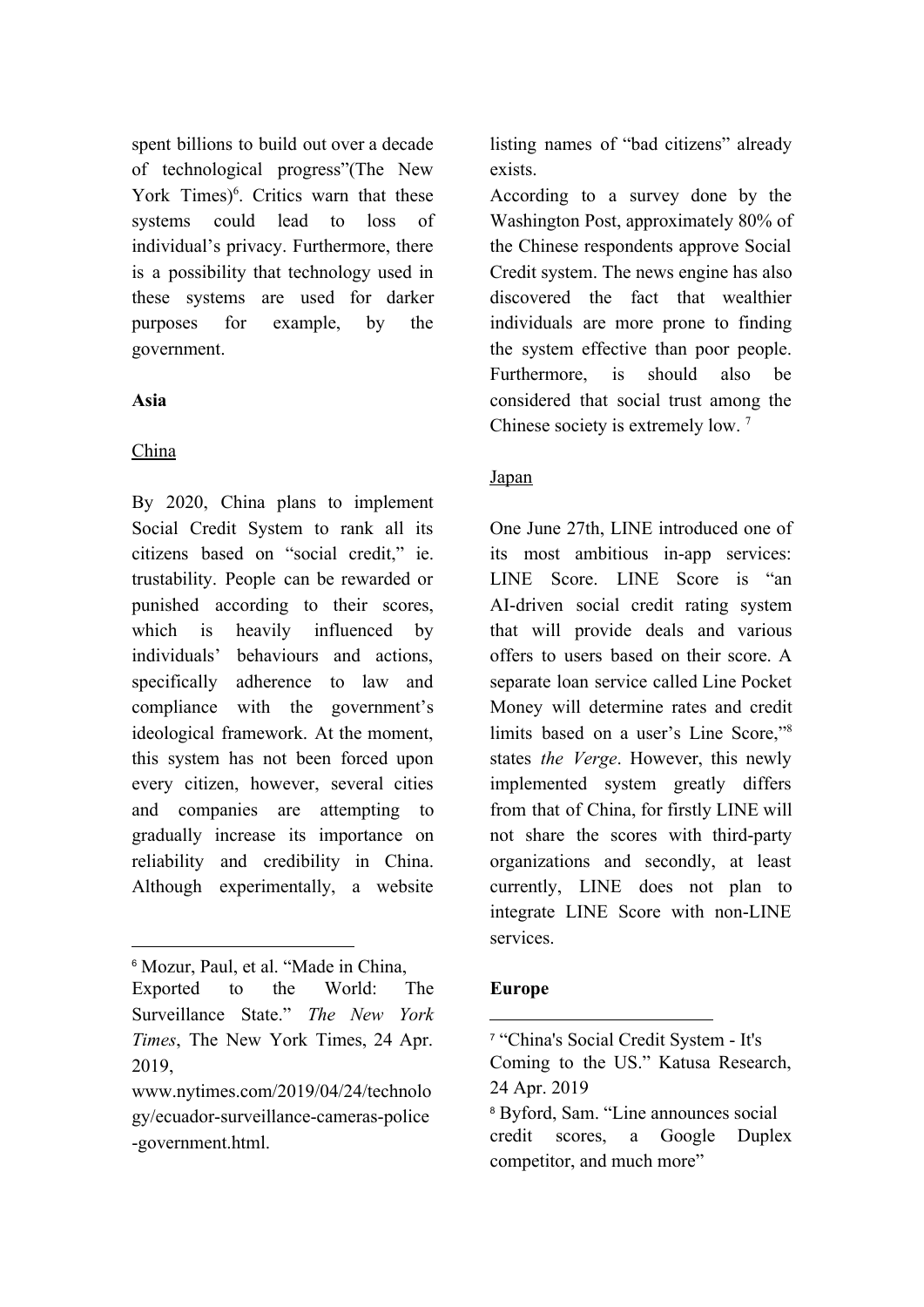In Europe, credit systems are not as penetrated as in China. However, credit systems are being used in the area of education: ECTS. The EU created European Credit Transfer and Accumulation System (ECTS) as a way to "make it easier for students to move between countries and to have their academic qualifications and study periods abroad recognised."(European Commision) $9$  This system works very similar to the Social Credit System which is being developed in China. Students will earn points based on their academic results and achievements, that will be used to evaluate which stage the student is at academically.

Europe and China has built their friendship for over 40 years now. As much as Europe influences China, China influences Europe even more because of their trade systems and cultural exchanges that is being held together. Now, Europe is starting to feel fear towards China's new system. In order to be resilient whenever China tries to promote the Social Credit System, EU is planning to enhance their democratic resilience in order to oppose against China. Recently, an independent expert group in Europe called High-Level Expert Group has proposed a remote that insists on banning all AI system that scores people, and promote

<sup>9</sup> BONJEAN, Dominique. "European Credit Transfer and Accumulation System (ECTS)."

a more strengthened regulations regarding the use of AI.

### **Relevant UN Actions**

China's two guidelines on social credit system was issued by the State Council on January 5th, 2017. The two guidelines specified priorities in building the social credit system. "Real-name registration will be promoted in the fields of the internet, postal services, telecommunication and financial accounts to expedite the formation of personal credit records"  $(UNPAN)<sup>10</sup>$ . Individuals will track records in areas such as traffic safety and paying taxes, while professionals such as civil servants and doctors will be the first to register their credit profile. People who gain points will be given benefits in education and employment. On the other hand, people who lose points may suffer as some wrongdoings will be made public. In addition, China offers better protection of personal information and privacy, introducing **"**a mechanism to restore mistaken and damaged credit records" $(UNPAN)^{11}$ , and third-party

<sup>10</sup> UNPAN - United Nations Public

Administration Network. "China Speeds Up Creation of Social Credit System-UNPAN - United Nations Public Administration Network." 11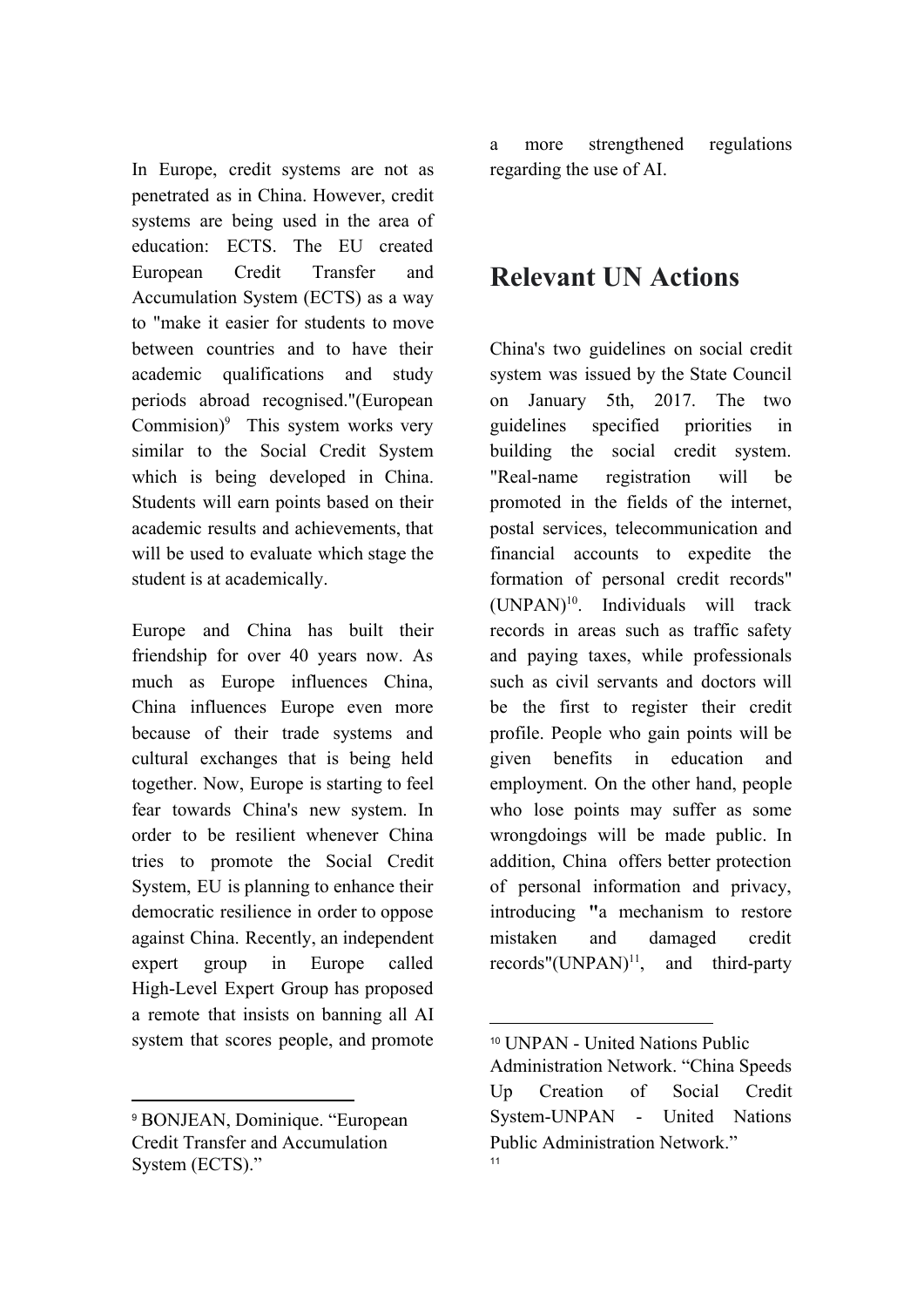institutions will also participate in this system.

# **UN Resolution**

Currently, UN is specializing in researching and collecting information, with UNPAN taking the lead.

On November 26th 2013, the United Nations General Assembly's Third Committee adopted a resolution, focusing on human rights regarding privacy. This resolution that was sponsored by Brazil and Germany surely had a significant impact to the world, regarding the valuable information it contained. However, the United States and their allies managed to exclude a "clause in an earlier draft stating that mass surveillance is a violation of human rights".<sup>12</sup>

On March 26th, 2015, UN Human Rights Council members passed a resolution<sup>13</sup> regarding privacy and human rights on the internet to adapt to the digital age as well as to ensure the safety of internet users. The advancement of technology has led to countless positive effects, yet, the committee emphasized the fact governments can also manipulate and avail the information of their citizens without their content. This resolution:

- Reviews the collection of communication history and personal data in order to avoid unwanted manipulation of private information,
- Strengthens the international and domestic legislations on internet privacy,
- Encourages private sectors to preserve human rights online,
- Helps developing nations to adapt to the digital age in a safe manner, and
- Raises awareness on governments' ability to monitor citizens' private information and on the importance of protecting human rights and freedom on the internet.

# **Possible Solutions**

Please be aware that listed below are just ideas on how delegates could solve this problem. It does **not** mean that they must choose their stances from the list.

- Social Credit System should be banned worldwide, including mainland China.
- Social Credit System should be implemented into every country.
- Social Credit System should be regulated to protect individuals' rights and privacy.
- Governments should take total responsibility of Social Credit System.

<sup>12</sup> "UN Committee Adopts Resolution Against Mass Internet Surveillance." <sup>13</sup> "UN: Major Step on Internet Privacy."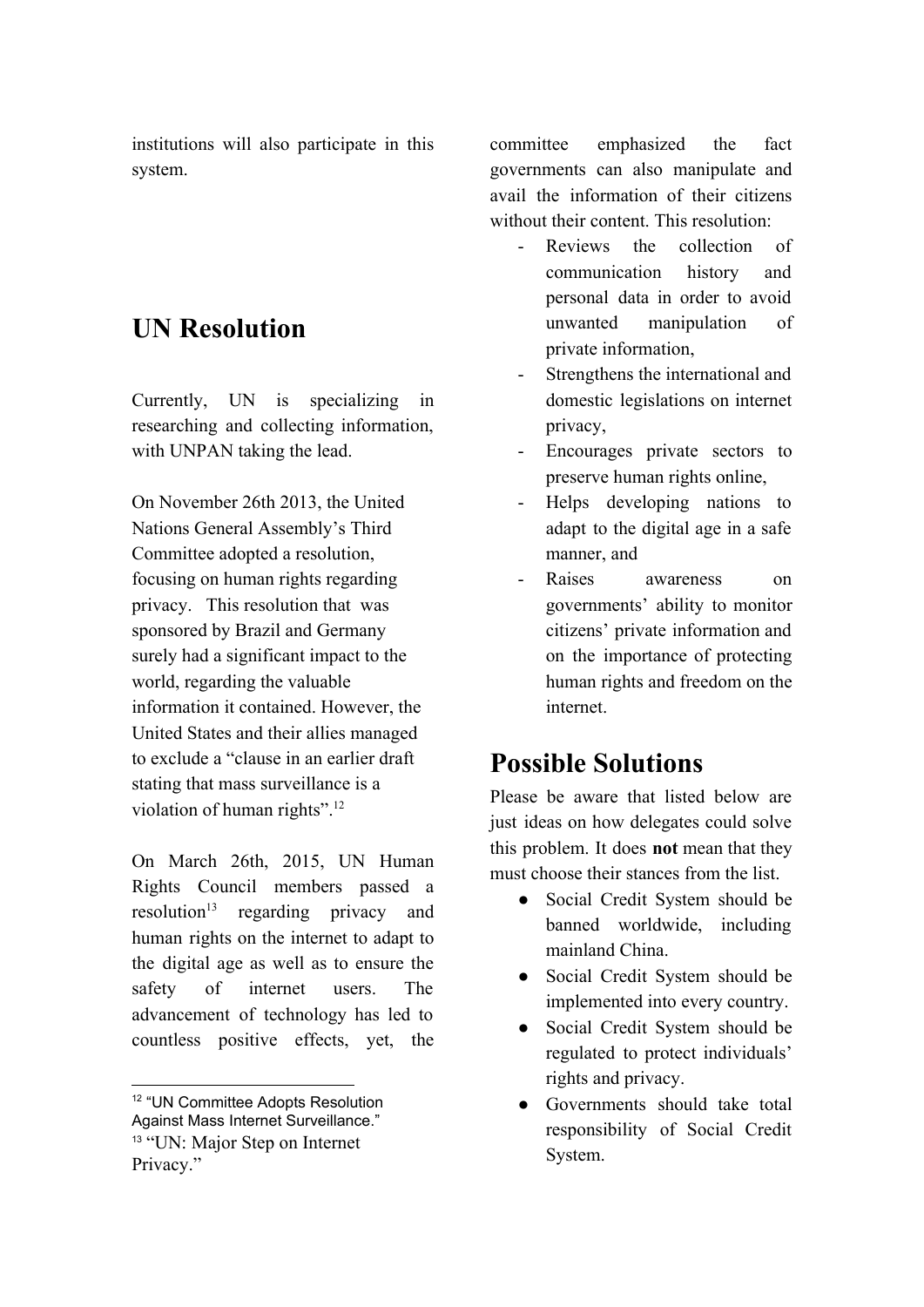- Private companies should take total responsibility of Social Credit System.
- It should be investigated to what degree Social Credit System can influence an individual's quality of life.

# **Questions to Consider**

- What is your country's stance on social credit system? Is your country for adapting social credit system? If so, why does your country think this way?
- What are the pros and cons of social credit system?
- What does your country think of China's social credit system?
- What is your country's ethics? Based on your country's ethics, is it possible for your country to adapt social credit system?
- Has your country taken any past actions regarding social credit system?
- What is your country's opinion on human rights and privacy protection?
- What is a solution for the current social credit system in China?

# **Works Cited**

BONJEAN, Dominique. "European Credit Transfer and Accumulation System (ECTS)." *Education and Training - European Commission*, 5

ec.europa.eu/education/resources-and-to ols/european-credit-transfer-and-accum ulation-system-ects\_en.

- Byford, Sam. "Line announces social credit scores, a Google Duplex competitor, and much more" *the Verge,* 27 June, 2019. [https://www.theverge.com/2019/](https://www.theverge.com/2019/6/27/18760928/line-conference-2019-score-sticker-vision-mini-app-tokyo) [6/27/18760928/line-conference-](https://www.theverge.com/2019/6/27/18760928/line-conference-2019-score-sticker-vision-mini-app-tokyo)[2019-score-sticker-vision-mini-a](https://www.theverge.com/2019/6/27/18760928/line-conference-2019-score-sticker-vision-mini-app-tokyo) [pp-tokyo](https://www.theverge.com/2019/6/27/18760928/line-conference-2019-score-sticker-vision-mini-app-tokyo)
- "China's Social Credit System It's Coming to the US." Katusa Research, 24 Apr. 2019, [katusaresearch.com/chinas-socia](https://katusaresearch.com/chinas-social-credit-system-coming-to-united-states/) [l-credit-system-coming-to-unite](https://katusaresearch.com/chinas-social-credit-system-coming-to-united-states/) [d-states/](https://katusaresearch.com/chinas-social-credit-system-coming-to-united-states/).

"Freedom of Expression in China: A Privilege, Not a Right." *Freedom of Expression in China: A Privilege, Not a Right | Congressional-Executive Commission on China*, 0AD, www.cecc.gov/freedom-of-expr ession-in-china-a-privilege-not-a -right.

Hayward, John. "Canada's 'Risk

Tracking Database' Similar to China's Social Credit System." *Breitbart*, 1 Mar. 2019, [www.breitbart.com/national-sec](http://www.breitbart.com/national-security/2019/02/28/canada-creates-risk-tracking-database-disturbing-parallels-chinas-social-credit-system/#.) [urity/2019/02/28/canada-creates](http://www.breitbart.com/national-security/2019/02/28/canada-creates-risk-tracking-database-disturbing-parallels-chinas-social-credit-system/#.)[risk-tracking-database-disturbin](http://www.breitbart.com/national-security/2019/02/28/canada-creates-risk-tracking-database-disturbing-parallels-chinas-social-credit-system/#.) [g-parallels-chinas-social-credit-s](http://www.breitbart.com/national-security/2019/02/28/canada-creates-risk-tracking-database-disturbing-parallels-chinas-social-credit-system/#.) [ystem/#.](http://www.breitbart.com/national-security/2019/02/28/canada-creates-risk-tracking-database-disturbing-parallels-chinas-social-credit-system/#.)

Kostka, Genia. "What do people in China think about 'social credit' monitoring?" *Washington Post*,

Aug. 2019,